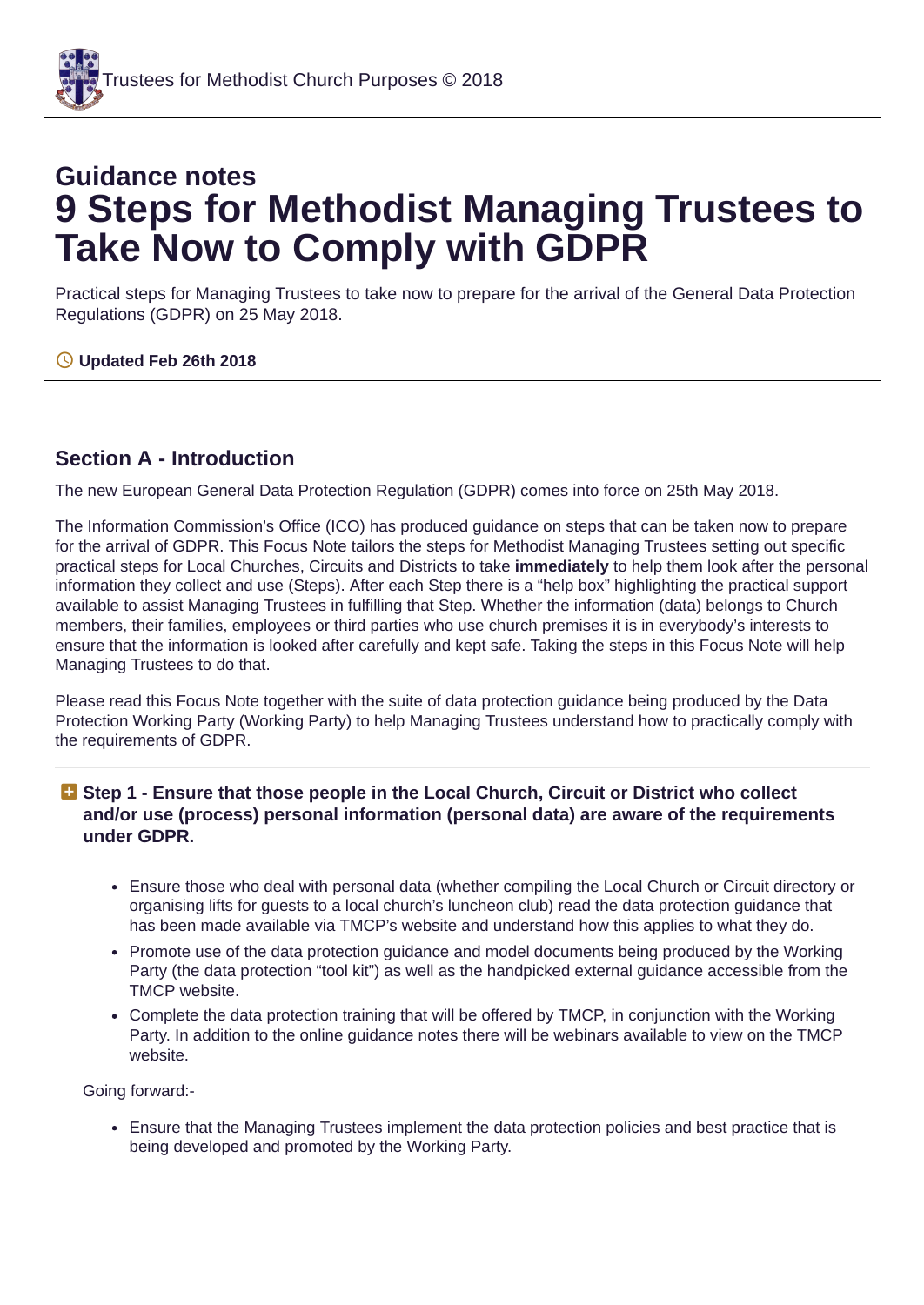#### **To help with this:**

The best way for Managing Trustees to keep abreast of new Methodist specific guidance on data protection issues and bespoke training is to sign up to receive email alerts via the TMCP website. Look out for the "Stay Updated" heading at the foot of each TMCP webpage and insert your email address.

## **Step 2 – Carry out a review of the personal information (data) the Local Church, Circuit or District holds (known as a "data mapping" exercise).**

- Nominate members of the local Church Council, Circuit Meeting or District to review what personal information (data) the managing trustee body holds such as lists of members, contact details for third party users of church premises (licensees or tenants) and right to rent documents that Managing Trustees may hold for residential tenants living in Local Church, Circuit or District property.
- Managing Trustees need to question what the personal information is, where it came from, why it is held (what purpose?), who actually holds the data e.g. the Minister or church administrator, who has access to it and who it is shared with?
- Record the results using the Template Data Mapping Form for [Managing](https://www.tmcp.org.uk/about/data-protection/resources/standard-documents-and-forms/data-mapping-form) Trustees produced by the Working Party and the [Non-Exhaustive](https://www.tmcp.org.uk/kcfinder-uploads/files/data-mapping-examples.pdf) List of Examples. Completing the form will help Managing Trustees evaluate the personal information they hold, how it is used and provide the records required under GDPR.
- Use the information collated to pinpoint what further action is required What action can the Managing Trustees take to ensure the data held is secure? Can the number of people with access to the records be limited e.g. on a need to know basis? Is all the data Managing Trustees currently collect actually necessary? Can less personal information be collected? Is it necessary to record youth fellowship member's postal addresses if contact is only ever made by telephone or email? Is it necessary to record dates of birth for the Local Church's men's and women's fellowships?

#### **To help with this:**

The Working Party has appointed a Data Protection Implementation Officer (DPIO) to assist the wider Methodist Church in identifying what data is held by Managing Trustees and how it is collected, stored and used. This work has been carried out using a representative sample of Local Churches and Circuits through "data mapping" exercises coordinated by the DPIO. The information produced will provide Managing Trustees with a comprehensive and practical list of situations in which personal data is processed by Methodist Managing Trustees. As well as providing valuable information to help the Working Party shape policies and guidance specific to the Methodist Church and the way it deals with (processes) personal information, it will also assist Managing Trustees to complete their own data mapping exercises (audits). In turn this will be a useful tool for Managing Trustees in maintaining records of their data processing activities and help demonstrate compliance with the GDPR. This is all part of the new ["accountability"](https://www.tmcp.org.uk/about/data-protection/resources/guidenotes/gdpr#e) principle, which confirms the need to ensure proper systems are in place to manage the security of personal data.

Managing Trustees need to start making their own records now. They can then use the results of the Working Party's data mapping exercise to check and maintain these records. These results will be made available once the task has been completed. Managing Trustees can ensure they find out when those results are available by signing up to receive TMCP's email notifications. Please refer to Step 1 for details of how to do this.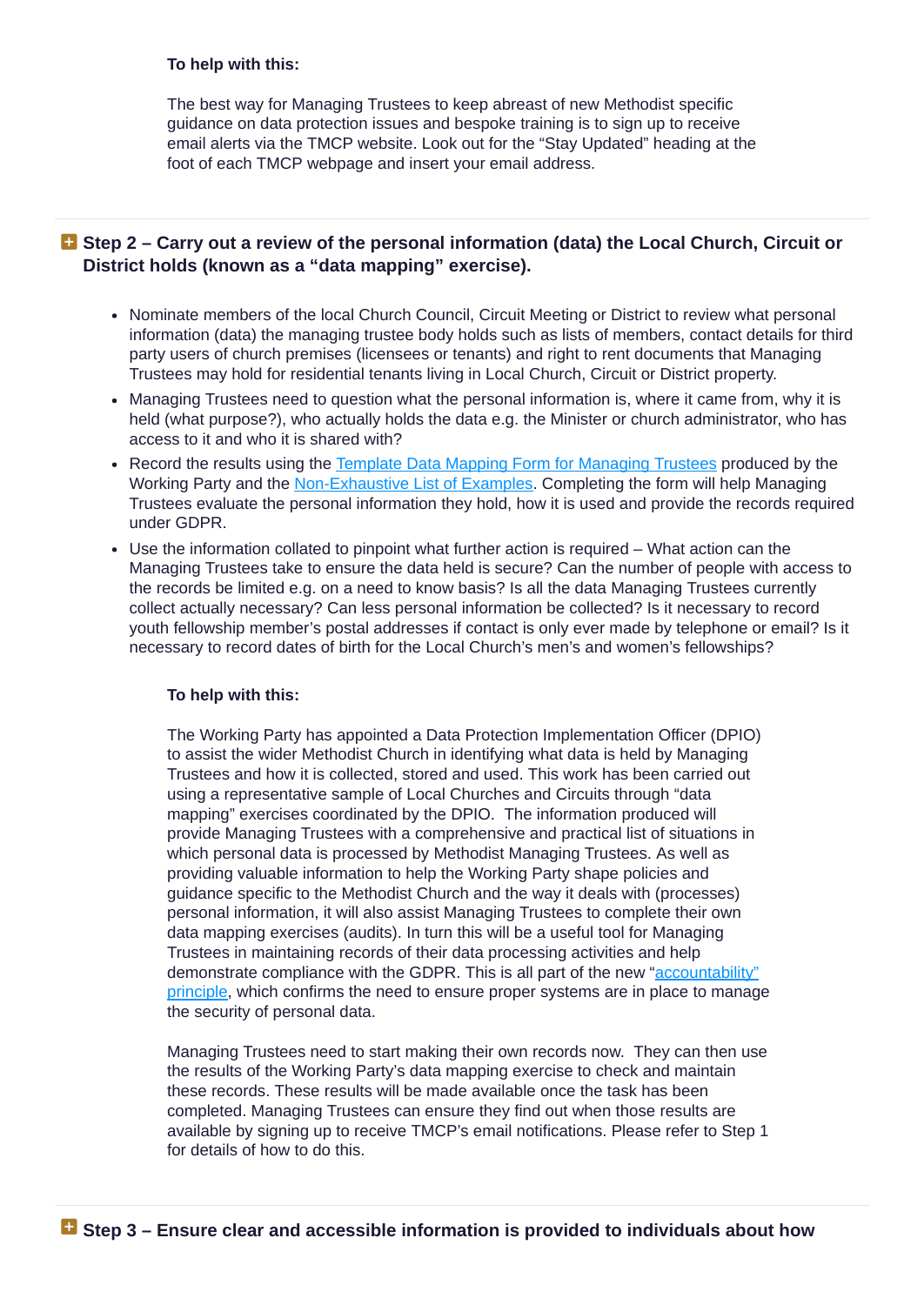## **their data will be used (use of a Privacy Notice).**

- Check what privacy information Managing Trustees currently give to individuals when they collect their personal information (data). The information that needs to be provided to individuals (see help box below) is contained in a "**Privacy Notice**". A **Privacy Notice** should be included on any online or paper forms used to collect such data e.g. permission slips for the youth church trip or a form for volunteers to carry out hospital visits. Behind the Privacy Notice sits a more detailed "**Privacy Policy**".
- Explain to members, employees and third party users etc. in the **Privacy Notice** why Managing Trustees are asking for and retaining their personal information, what they will use it for, who if anybody they will share it with and how they will protect an individual's personal information.
- Ensure that the information given in the **Privacy Notice** is clear, transparent and readily accessible.
- Update any notices that Managing Trustees currently use to include the additional information required under the GDPR.
- Put in place a **Privacy Policy** and ensure individuals are aware of the existence of the policy.

## **To help with this:**

TMCP in conjunction with the Working Party is working on a model Privacy Notice and Policy for Managing Trustees to adapt for their own use. These will soon be available via the TMCP website together with a "how to" guide.

The results of the Working Party's data mapping exercise referred to in Step 2 will assist Managing Trustees in adapting the model **Privacy Notice** and Policy for their own use.

## **More information**

Managing Trustees complying with existing data protection legislation will already be ensuring that they let their members, employees, third party users etc. (data subjects) know what information they hold about them, how it will be used and who it will be shared with. GDPR will require Managing Trustees to provide additional privacy information such as details of the legal reason [\(lawful](https://www.tmcp.org.uk/about/data-protection/resources/guidenotes/gdpr#d) basis) for using their personal information and the [rights](https://www.tmcp.org.uk/about/data-protection/resources/guidenotes/gdpr#c) of the people whose data is being collected (Data Subjects) including the right to complain to the ICO and how and when the data will be destroyed.

## **Step 4 – Understand the [rights](https://www.tmcp.org.uk/about/data-protection/resources/guidenotes/gdpr#c) of the people whose personal information Managing Trustees hold (Data Subjects) and work out what Managing Trustees need to do to accommodate these rights.**

- Bear in mind the **rights** of those people Managing Trustees hold personal information about set out in [Section](https://www.tmcp.org.uk/about/data-protection/resources/guidenotes/gdpr#c) C of the **GDPR Guidance Note** e.g. the right to be informed (through the **Privacy Notice** for example), the right of individuals to access their data or request that it is corrected or erased.
- Work out how the Managing Trustees will be able to deal with requests to exercise these rights and check that existing procedures are adequate or put in place new procedures:
	- Note that the timescales for dealing with a request are short and should be dealt with without undue delay.
	- Who is going to be responsible for updating or deleting personal information and with whose authority?
- Work out how the Managing Trustees will deal with requests for details of exactly what data they hold about an individual (data subject access requests) known as **SARs**:
	- Details of exactly what data Managing Trustees hold about an individual must be given within 30 calendar days.
	- Can Managing Trustees access all the records they hold to process **SARs** quickly enough?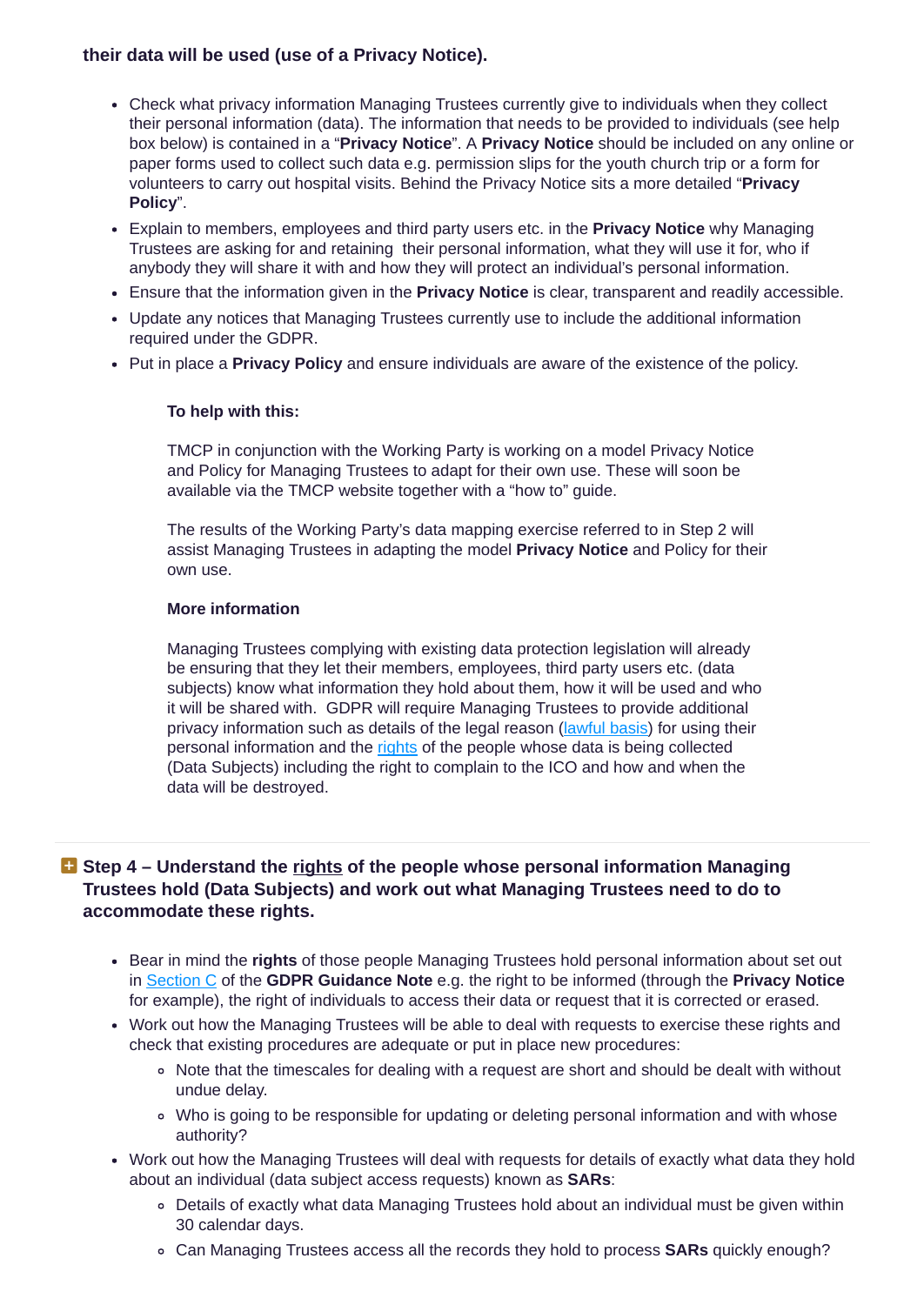- Who will be responsible for accessing this information?
- Put in place the policy for dealing with requests including **SARs** (that will be available from the Working Party in due course) and ensure everybody is aware of how to react if they receive such a request. In the meantime Managing Trustees can refer to the current SARs Policy in Sections (8) to (11) of the Data [Protection](https://www.tmcp.org.uk/kcfinder-uploads/files/data-protection.pdf) Booklet and the checklist in Section (11).
- Forward any **SARs** to the appropriate Data [Controller](https://www.tmcp.org.uk/about/data-protection/resources/guidenotes/who-are-data-controllers) :
	- the [Conference](mailto:conferenceoffice@methodistchurch.org.uk) Office (if it relates to Safeguarding or Complaints and Discipline) or
	- TMCP Data [Protection](mailto:dataprotection@tmcp.methodist.org.uk) if it relates to anything else

at the earliest opportunity.

## **To help with this:**

Tackling Step 2 and getting to grips with what data Managing Trustees hold will go a long way in assisting Managing Trustees in complying with any requests received by people wanting to exercise their rights as "Data Subjects". If the Managing Trustees have a record of what data they hold and where it is kept, they will be able to quickly help an individual who wants to have their personal data corrected or deleted or simply wants to know what data the managing trustee body holds about them.

TMCP (or the Connexional Team in relation to Safeguarding or Complaints and Discipline matters) will help Managing Trustees to deal with **SARs** and other requests from individuals regarding their **rights**.

The Working Party will be producing a step by step guidance note on how to deal with SARs and updated **SARs Policy** in the near future. Managing Trustees will be notified when this is [available](https://www.tmcp.org.uk/news-hub) if they sign up to receive updates via TMCP's News Hub alerts.

Encourage anybody wanting to make a SAR to use the template SAR [Form](https://www.tmcp.org.uk/kcfinder-uploads/files/data-request.pdf) produced by TMCP as this asks the person making the request to describe all the information they require and where Managing Trustees should find it. Note the standard £10 fee referred to in the template will be abandoned when GDPR comes into force.

# **Step 5 – Decide what legal reason (lawful basis) Managing Trustees have to use the personal information (data) they hold and record this.**

- Consider the ways that the managing trustee body uses (processes) personal data (as revealed in Step 2) and decide in each case what legal reason(s) (see "help box" for details of the legal reasons that can be used) the Managing Trustees can rely on for doing so (these are the reasons that will need to be set out in the Privacy Notice dealt with as part of Step 3).
- Keep a record of the legal reason(s) that is/are being relied on for each "processing" activity e.g. using somebody's personal details to respond to a HMRC query over tax would be founded on a different legal reason to contacting them about upcoming church activities.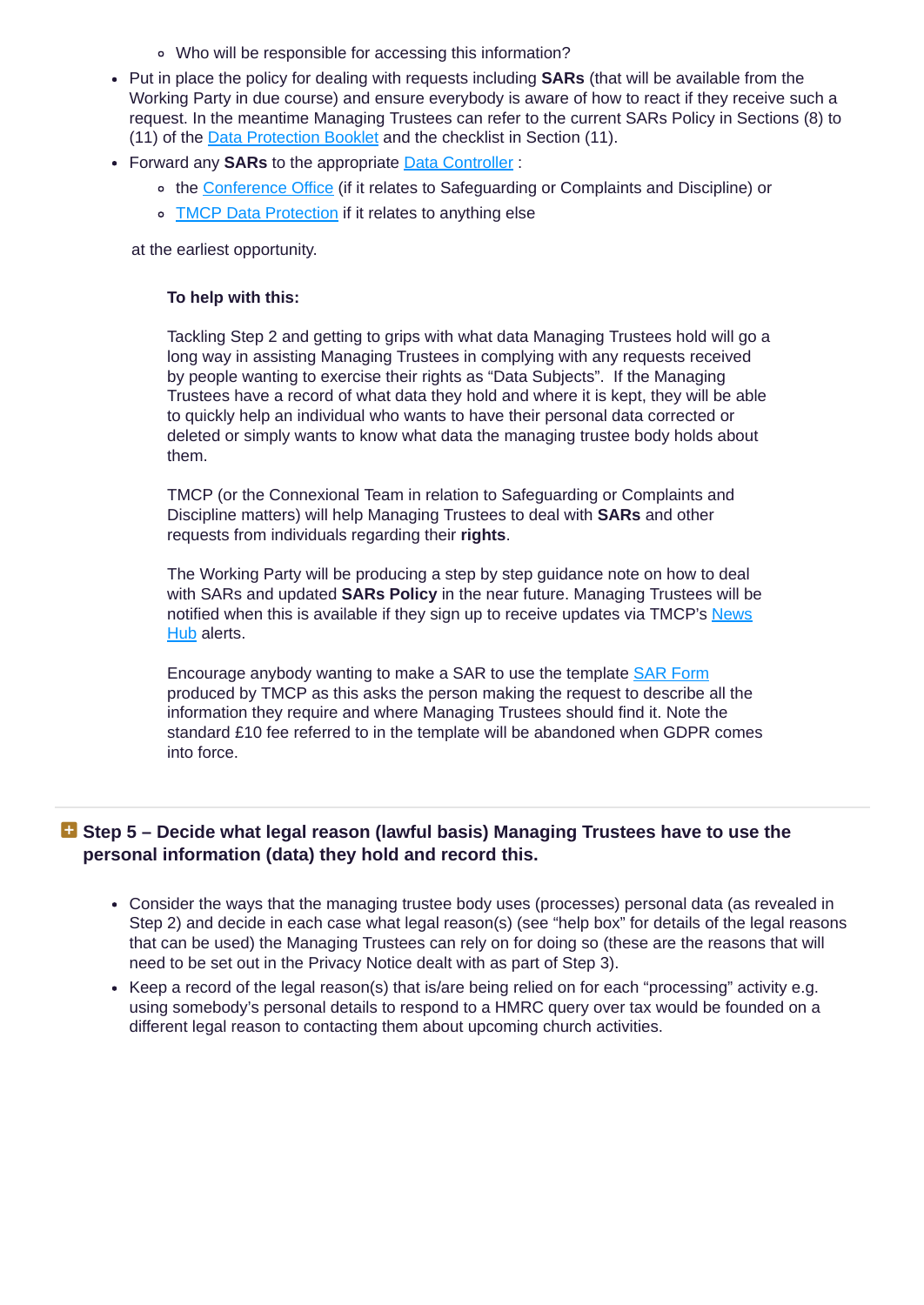## **To help with this:**

The legal reasons (lawful bases) for using personal data are discussed in more detail in [Section](https://www.tmcp.org.uk/about/data-protection/resources/guidenotes/gdpr#d) D of the GDPR Guidance Note. Briefly, the lawful bases are the legal reasons as to 'why' Managing Trustees process data. In most day to day cases Managing Trustees will rely on one of 4 following possibilities (out of 6 in total):

- Consent from the person whose data is being held (data subject);
- Contractual obligations e.g. use is necessary to perform obligations under an employment contract or licence agreement;
- Legal obligation e.g. use of the data is necessary to comply with HMRC requirements or landlord and tenant legislation such as "right to rent";
- Legitimate interests e.g. after careful consideration weighing up the needs of the charity and the interests, rights and freedoms of the individual, the Managing Trustees are satisfied that they need to use the information for their own legitimate interests such as maintaining lists of members.

The Working Party is producing more guidance to help Managing Trustees identify the most appropriate lawful basis to use and how to record this and communicate the reasons to the people whose data is being held (data subjects). There will be a particular focus on **consent** and **legitimate interests** explaining what legitimate interests may be relevant to the data held by Methodist Managing Trustees.

## **Step 6 – Review how Managing Trustees obtain, record and manage [consent](https://www.tmcp.org.uk/about/data-protection/resources/guidenotes/gdpr#d) – one of the legal reasons (lawful bases) discussed in Step 5.**

- Look at areas where the Managing Trustees rely solely on the **consent** of individuals to use their data e.g. to contact a one-off donor about a new fundraising appeal or publish details of sickness in the Local Church newsletter.
- Check whether the **consent** being relied on is valid under the GDPR i.e. was it given freely, specifically for the purpose in question, unambiguously and was it informed?
- Was the **consent** in question given explicitly i.e. did the individual do something positive to provide their **consent** e.g. tick a box or confirm verbally that they wanted to receive information about upcoming fundraising events? Is this **consent** fully documented, i.e.do Managing Trustees have comprehensive records of when and how consent was given along with records of exactly what the individual was told at the time?
- Where **consent** is to be the lawful basis relied upon, use the information gained from carrying out the exercise in Step 2 (and the results of the Working Party's data mapping exercise) to plan how to ensure that valid **consent** is obtained where it is not already in place, and in the future.

#### **To help with this:**

The Working Party is producing further guidance on consent. In the meantime please refer to the GDPR [Guidance](https://www.tmcp.org.uk/about/data-protection/resources/guidenotes/gdpr) Note, the News Hub Article Local Church, Circuit and District [Directories](https://www.tmcp.org.uk/news-hub/local-church-circuit-and-district-directories-data-collection) – Data Collection and the wealth of guidance on the ICO's website including "What is meant by ["consent"](https://ico.org.uk/for-organisations/guide-to-the-general-data-protection-regulation-gdpr/lawful-basis-for-processing/consent/)"?.

Although the issue of **consent** has caught the imagination of the media, please remember that Managing Trustees do not need **consent** every time they use (process) personal information (data). As discussed at Step 5, Managing Trustees can base their use of personal information on one or more of a number of legal reasons. It is not all about **consent** and most of the time **consent** will not be the answer. Further guidance is on its way to help Managing Trustees identify when **consent** is an issue and how to ensure that they can rely on **consent** when they do need it.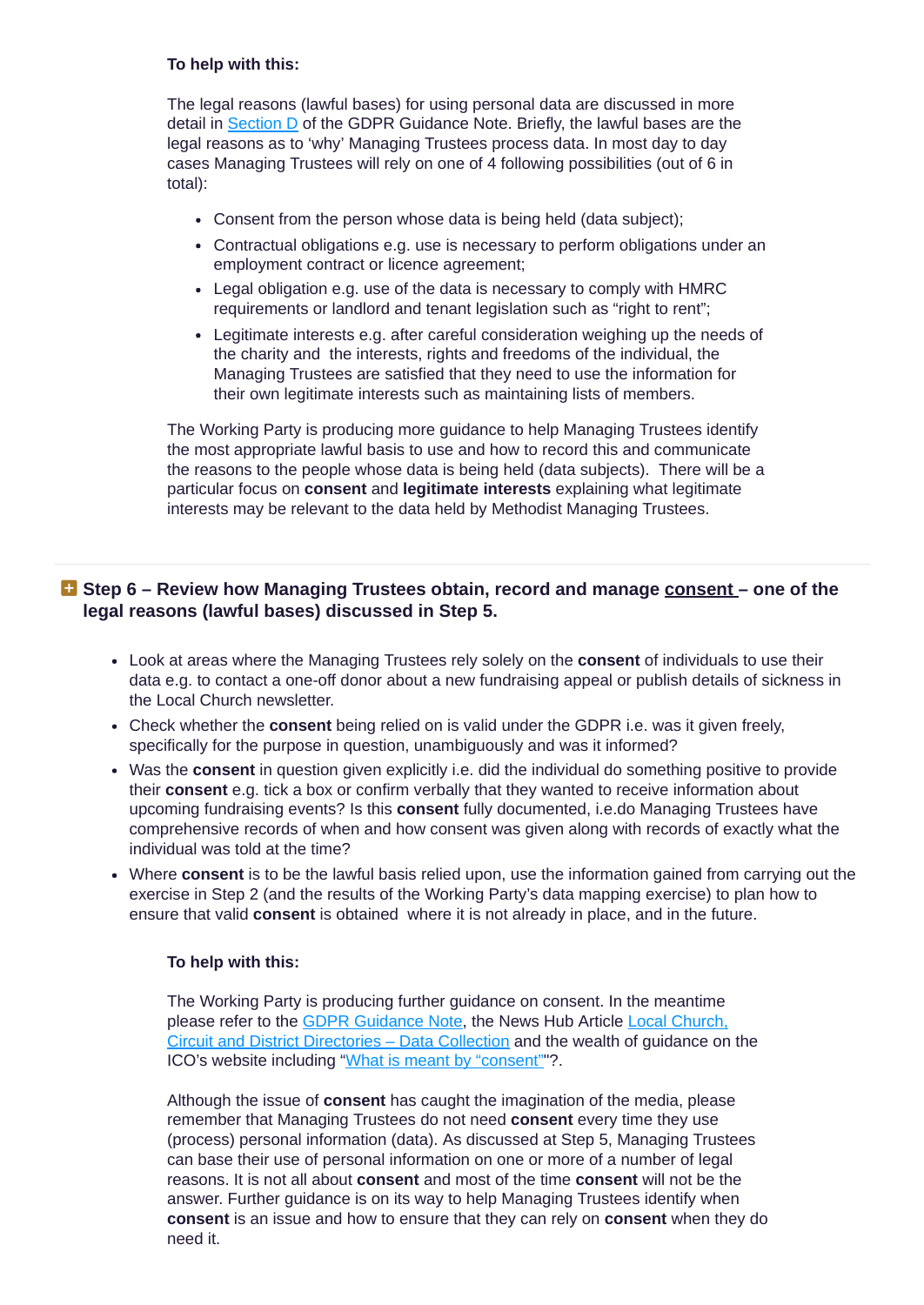## **Step 7 – Review data relating to children and systems for obtaining consent.**

- Check whether the managing trustee body holds any data relating to children.
- Check what such data is used for/ how it is processed and whether the changes introduced by GDPR will be relevant e.g. have Managing Trustees developed commercial internet services such as social networking to promote youth services? Contact the Connexional [Safeguarding](mailto:conferenceoffice@methodistchurch.org.uk) Team if you have any such projects so that specific guidance can be given on the safeguarding and data protection aspects in this complex area.
- Ensure appropriate systems are in place to check ages and obtain consent from parents or legal guardians if required. The age limit under which children can freely give consent is expected to be 13 although this will not be confirmed until the Data Protection Bill has gone through parliament. The Bill was on its third reading in the House of Lords when this Focus Note went live on TMCP's website and is scheduled to come into law in time for GDPR coming into force on 25th May 2018.

#### **To help with this:**

The Connexional Safeguarding Team in conjunction with the Working Party is producing guidance on data protection issues relating to safeguarding.

Managing Trustees can contact the [Connexional](mailto:conferenceoffice@methodistchurch.org.uk) Team for help on issues regarding safeguarding.

## **Step 8 – Be prepared to deal with any data breaches.**

- Use the model **Breach Register** being prepared by the Working Party to record all instances of a data breach (see "help box"), regardless of how small e.g. an email being sent to the wrong recipient.
- Review and provide training (further to the training being provided by the Working Party) to all those who deal with personal data in a Local Church, Circuit or District so that they know what has to be recorded.
- Consider what systems can be put in place to minimise any potential data breach such as ensuring electronic files are kept securely (e.g. pass worded, encrypted and appropriate virus, malware, antiphishing software is loaded to protect electronic data). Ensure that manual files are held in locked filing cabinets and consider whether a "clear desk policy" and other such measures could prevent unauthorised access to data or even its loss.
- Ensure those handling personal data are trained in appropriate security measures so that they can help to look after the personal data of those involved in church life and using church premises.
- [Contact](mailto:dataprotection@tmcp.methodist.org.uk) TMCP if you believe that a breach needs to be reported to the ICO i.e. a breach leading to loss of confidentiality or reputational damage so that we can handle this for the Managing Trustees as Data Controller.
- [Contact](mailto:dataprotection@tmcp.methodist.org.uk) TMCP if you believe that a breach needs to be notified to individuals themselves i.e. where ID fraud or financial loss is a high probability. Further information will be produced by TMCP in due course.

It is important to contact TMCP as soon as possible to that help can be provided.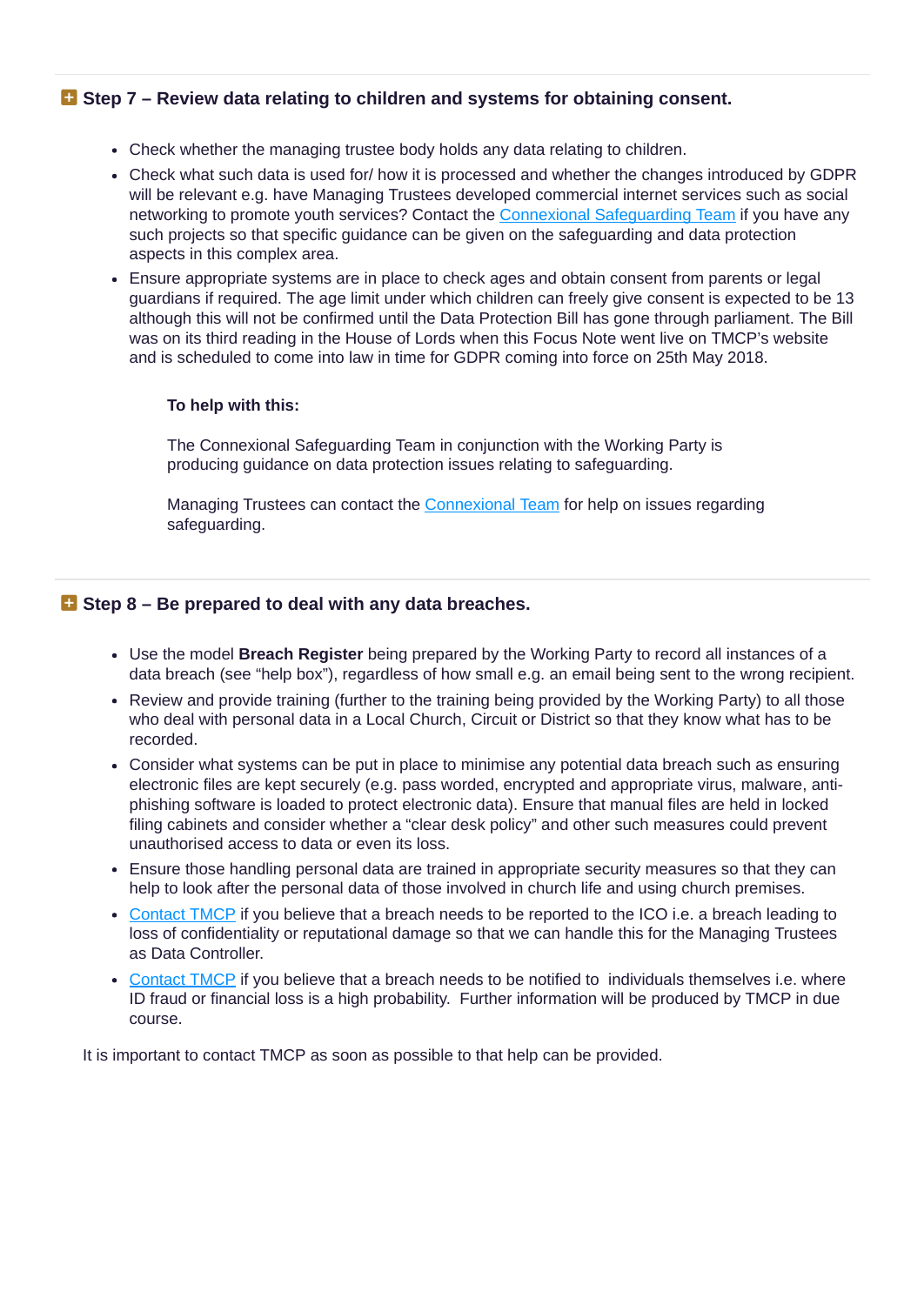#### **More information:**

A "data breach" is where personal data is processed in a way that is not authorised by the individual whose data it is (the Data Subject) and includes, but is not limited to losing data, theft of the data, allowing unauthorised access to data or accidentally deleting the data.

#### **To help with this:**

The Working Party will be providing a model **Breach Register** shortly together with detailed guidance on avoiding and dealing with data breaches.

Managing Trustees can refer to the ICO's quidance note on security in the interim.

# **Step 9 – Consider data protection implications when making key decisions.**

- Ensure that the managing trustee body considers what it needs to do to protect the personal information of its members, their families and anybody else who has an association with the Church (and whose data they hold) whenever it starts a new project that could involve dealing with personal information in any way.
	- Such a new project could involve a Circuit office transferring its paper records onto a new computer programme – what will happen to the paper records? How can they be destroyed safely and completely? Is the new computer system secure? Is it password protected? Who will have access to it?
	- A project could also be something less obviously related to personal information such as opening negotiations with a potential new sharing partner – will information about the Local Church, its members and third party user groups be discussed?
- Before starting a new project that is likely to have a high impact on the rights and freedoms of individuals e.g. if a Church Council decided to employ an external group to take over the running of a local church's youth club, consider carrying out a full risk assessment known as a **Privacy Impact Assessment**. This risk assessment will help the Managing Trustees identify any risk to individuals and how these can be overcome.

#### **To help with this:**

The Working Party will be providing further guidance on this topic in due course. Although formal Privacy Assessments will not be required by most Managing Trustees, Managing Trustees should consider and document whether or not any of the data being processed could be subject to a risk assessment. This means that Managing Trustees would need to consider whether the project exposed any data protection risks and if so, explain how these risks would be minimised.

**Additional material to help Managing Trustees to take these steps will continue to appear on TMCP's** website. Sign up to receive the [News](https://www.tmcp.org.uk/news-hub) Hub alerts to keep a pace with what is available. Alternatively, **please do not hesitate to [contact](https://www.tmcp.org.uk/contact) TMCP if you have any general data protection queries and the [Conference](mailto:conferenceoffice@methodistchurch.org.uk) Office for enquiries relating to safeguarding and complaints and discipline issues.**